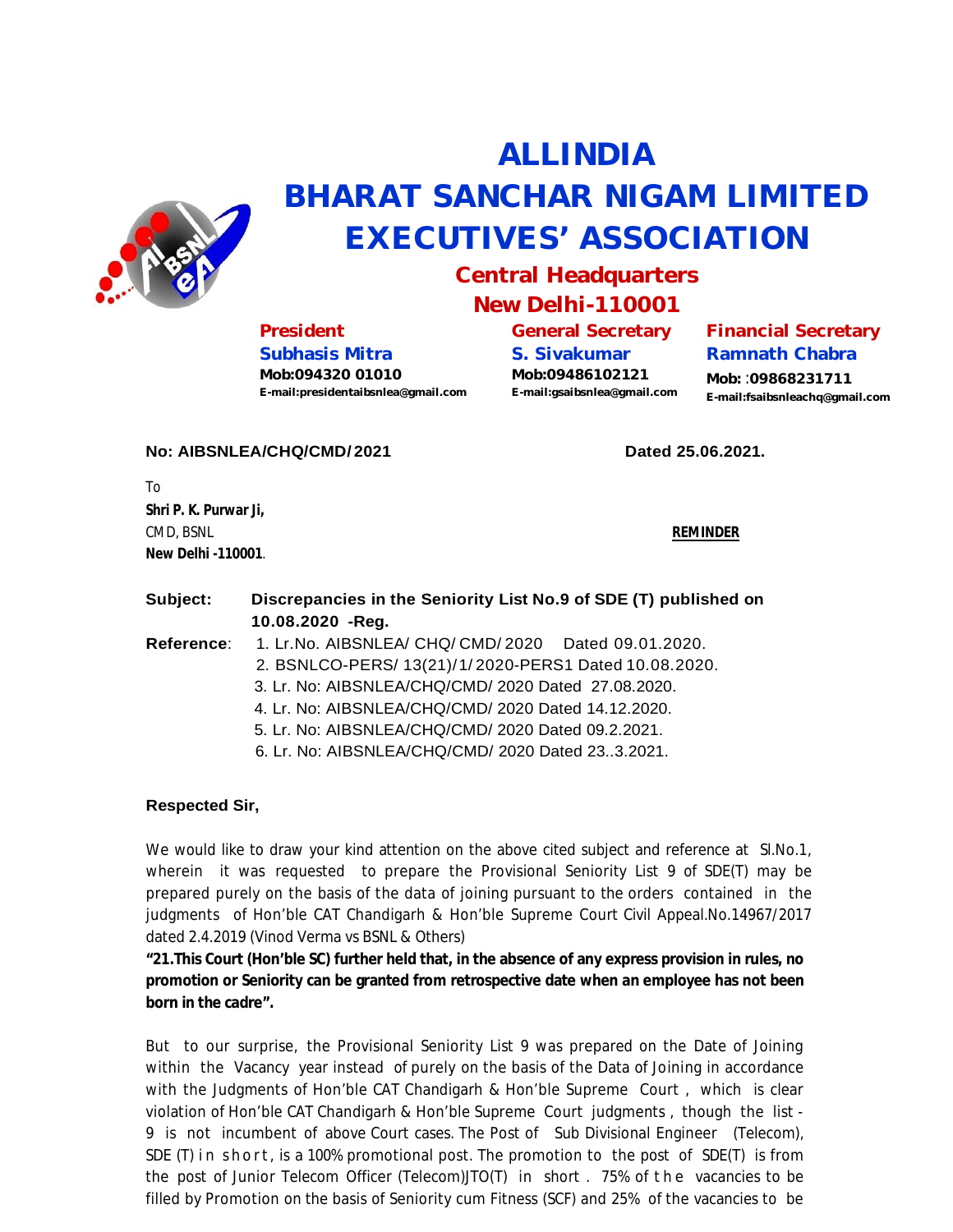filled by Limited Departmental Competitive Examinations (LDCE) from amongst JTO (T)s who have completed 3 years of regular service as per **RR 2002** . The quota was modified as 67% for SCF and 33% for LDCE from the Vacancy year 2006 -07 onwards in amendment 2007.

The inter-se Seniority between the 67% SCF quota and 33% LDCE quota (that is 2:1 Rotation is applicable WEF 28/ 08/ 2015 only) was introduced as an addition / modification to the SDE(T) RR dated on 08.05.2018.

**Next the Provisional Seniority List 9 of SDE(T) is said to have been prepared on the basis of date of joining in SDE(T) cadre in accordance with the judgment dated 02.04.2019 in the case of Shri Vinod Verma Vs UOI & others. And in addition to that, in accordance with the Hon'ble SC judgement dated 12.08.2014 in the case of SK Dubey & others(Civil Appeal No.7830/2014), Hon'ble Supreme Court clearly Dismissed** the seniority case in favour of applicants that date of joining is the criteria as per High Court orders, and fixing Seniority guidelines direction are given(03 Judge Bench Judgment)**.**

**"It is well settled Principle in Service jurisprudence that a person appointed on Promotion shall not get Seniority in the earlier Year but shall get Seniority after the Year in which his/her appointment is made."**

The SDE (T) Seniority list 6.7 was prepared based on the Hon'ble Punjab Chandigarh Court Judgment and Hon'ble Supreme Court Judgment based dated 12.08.2014. SDE (T) Seniority List 8 was not incumbent of the these judgments. But while issuing the Provisional List 8 dt . 14.03.2016 it was clearly mentioned that based on the Hon'ble Punjab Chandigarh Court Judgment list was prepared i.e, purely based on the Date of Joining only .

But in the SLP filed in the Hon'ble Supreme Court , the List 8 was included and in Judgment dated 02.04.2019 , case of Shri Vinod Verma Vs UOI & others and list 6,7,8 are also incumbent of the case and the Final Judgment was delivered based **on the Date o f Joining only .**

In similar way the SDE(T) List 9 must be prepared based on the Date of Joining pursuant to the above said judgments as follows in comparison with the List 6,7,8 since **there is no provision in RR of BSNL and the amendment was made in RR with effect from 28/ 08/ 2015 is asfollows:**

The SDE(T) RR 2002 amendment (That is Modification/ addition/ deletion in SDE(T) RR 2002) circulation dated 08 -May-2018 –"*the Inter-se Seniority of the officers promoted against Seniority Quota(SQ -67%) and those who are promoted through LDCE/ LICE quota (CQ -33%) against the particular vacancy year shall be fixed in the ratio of 2:1 irrespective of the year of appointment/ date of joining"***. "***This Modification applicable with effect from 28/08/2015".*

**The Provisional Seniority List 9 is published by BSNL on 10.08.2020 which is the subject matter of challenge since List -9 is prepared based on Date of Joining within the vacancy year , which is clear violation of Hon'ble CAT Chandigarh & Hon'ble Supreme Court judgments, though List 9 is not incumbent of any above Court Cases.**

**Due to this methodology followed by the Pers. branch in the Provisional Seniority List 9 , nearly 2000 SDE(T)s of Seniority Cum Fitness Quota (SCF) pertained to Vacancy years 2007-08 and 2008-2009 are affected, which created serious resentment , demoralization and panic among the Senior Executives .AIBSNLEA CHQ received more than 400 representations against the discrepancies in the Provisional Seniority List -9 published on 10.08.2020.**